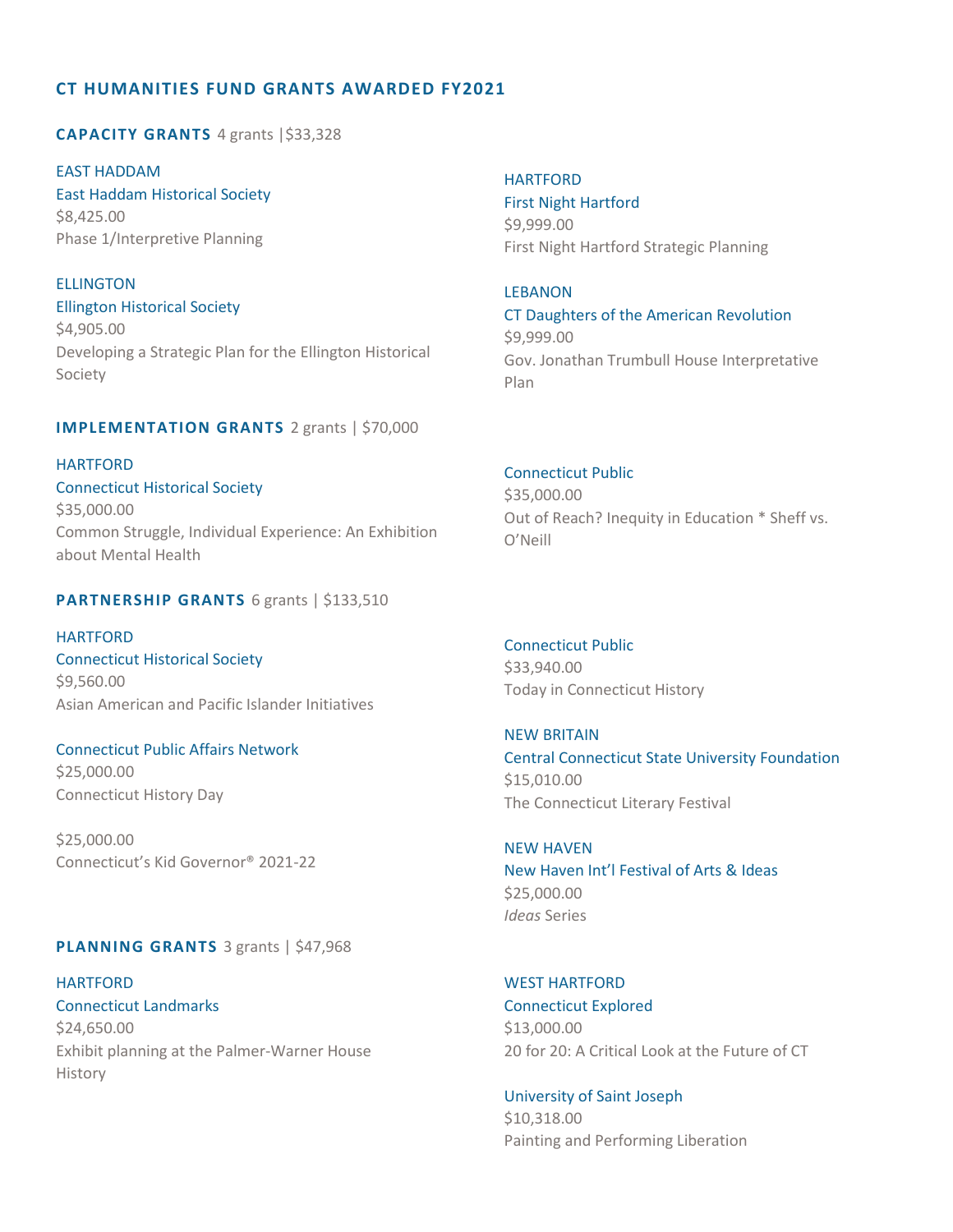# **QUICK GRANTS** 61 grants | \$240,348

# BRIDGEPORT Bridgeport Economic Development Corp/ Bridgeport Downtown Special Services District \$4,975.00

Jane and Laurayne's Walk Virtual Tour of Downtown Bridgeport

# Groundwork Bridgeport

\$4,999.00 The Bridgeport Film Fest

# **WPKN**

\$4,597.00 Expressing Collective Grief and Loss in the Age of COVID

# City Lights & Company

\$3,000.00 Transitioning, Online Bridgeport Arts, Culture and Pride

# **COLCHESTER**

Colchester Historical Society \$4,945.00 Enabling Outreach through an Enhanced Web Platform

#### FAIRFIELD

# Fairfield Museum

\$4,999.00 Fairfield Museum K-12 Distance Learning Platform Development

\$4,915.00 Topping the Charts: The Rise of Bridgeport's Columbia Records

# FARMINGTON

Hill-Stead Museum \$3,000.00 Closing Night, Sunken Garden Poetry Festival

\$4,999.00 Sunken Garden Poetry Festival

# GUILFORD

# Dudley Farm

\$1,510.00 Self-guided interpretive walking tour of the grounds and selected buildings of The Dudley Farm Museum

# Guilford Performing Arts Festival

\$4,999.00 GPAF:Six CT Artists Premiere New Works on Race, Gender, Tolerance, Social Isolation, Geopolitical History, and Love in a Time of Pandemic

# **HARTFORD**

# Charter Oak Cultural Center

\$4,999.00 BOTS Center for Creative Learning Online Course Offerings

\$1,485.00 The 1619 Project: A Close Reading

Connecticut Historical Society \$3,500.00 Kuchipudi and the Indo-Colonial Context

# Everyday Democracy

\$3,674.00 A Reckoning in Boston: Virtual Film Screening & **Discussion**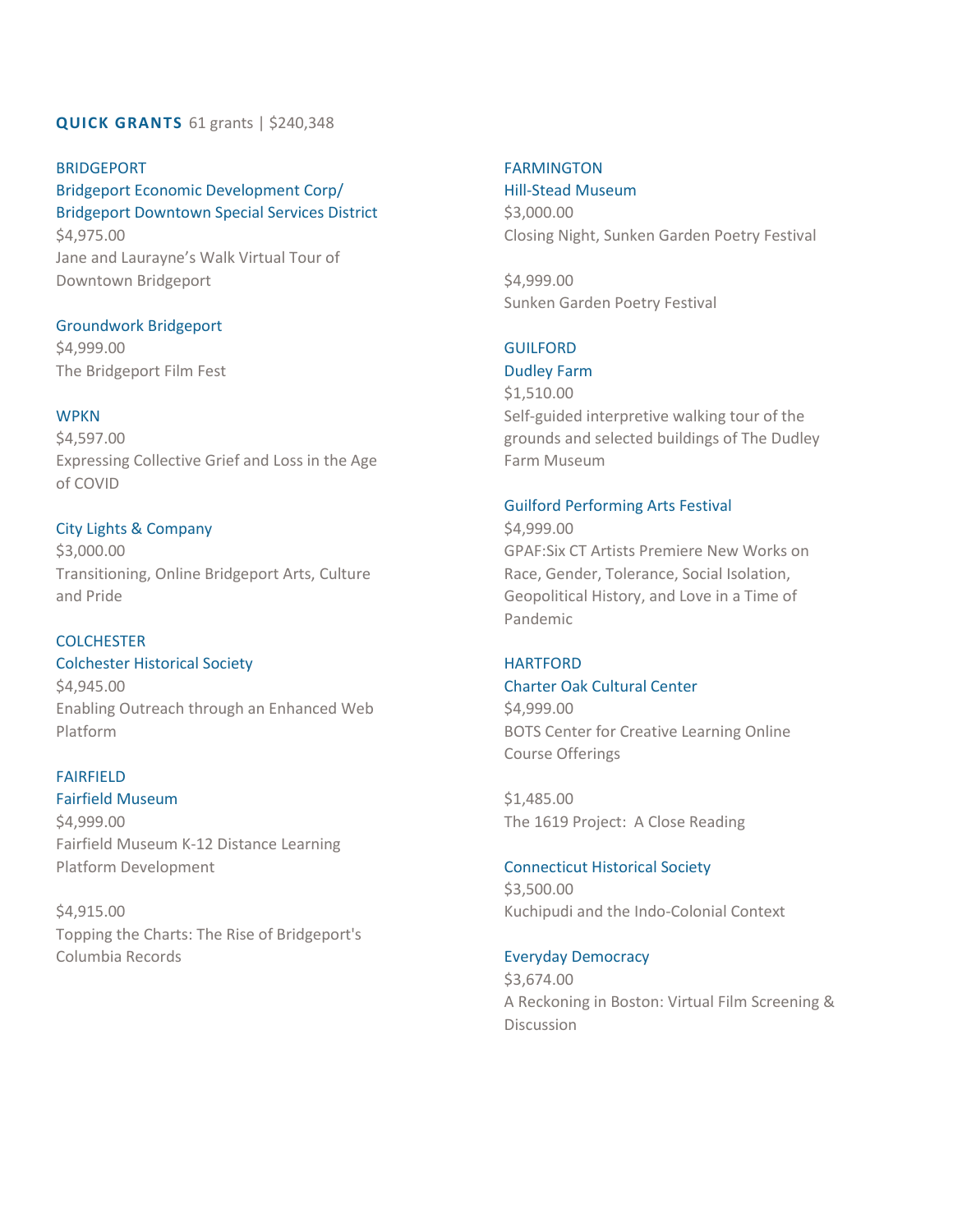Harriet Beecher Stowe Center \$4,999.00 Sewing and Learning: Isabella Beecher Hooker and the Women's Suffrage Movement

\$4,999.00 The Harriet Beecher Stowe Center Presents Dr. Eddie Glaude Jr. in Conversation

Northeast Neighborhood Partners \$3,000.00 Swift Factory Interpretive Signage

RiseUP Group \$4,999.00 Kingian Nonviolence Conflict Reconciliation

#### Sonia Plumb Dance Company

\$1,625.00 Penelope's Odyssey - A Digital Exploration of Humanities Themes

World Affairs Council of CT \$3,000.00 State of the World: Special Edition Series

# Capital Community College Foundation

\$3,750.00 Hartford Studies Public Lecture Series & Tour

# Connecticut Science Center

\$4,900.00 Diversity, Equity, Inclusion and Access in STEM: Evening Program Series

# **LITCHFIELD**

Litchfield Historical Society

\$4,050.00 The Law School Goes Virtual: Creating an Online Experience for the Tapping Reeve House & Litchfield Law School

# **MANCHESTER**

Manchester Historical Society

\$4,999.00 Manchester: Then & Now

# MIDDLETOWN

#### Wesleyan University

\$4,250.00 Tanya Lukin Linklater Poetry Reading and Artist Talk/Panel Discussion with Steve Lyons of Not an Alternative

# **MONROE**

Friends of the Edith Wheeler Memorial Library \$1,824.00 The United States in WW II: Pivotal Events from a Modern Perspective

# **MYSTIC**

Mystic Seaport

\$1,572.00 Online Programming for "Sailor Made: Folk Art of the Sea"

#### NEW BRITAIN

Central Connecticut State University Foundation \$3,900.00 Connecticut Literary Festival, Online Lit Talks

# NEW HAVEN

Connecticut Women's Hall of Fame \$4,040.00 Suffragist Tribute Film 2020

#### Immigrant History Initiative

\$4,215.00 Talking Asian American Identity with Your Children: Racism, Parenting, and Child Development during the Pandemic

#### Monk Youth Jazz

\$4,999.00 Thelonious Monk 103: "Monk, Jazz, and Bridging the Racial Divide"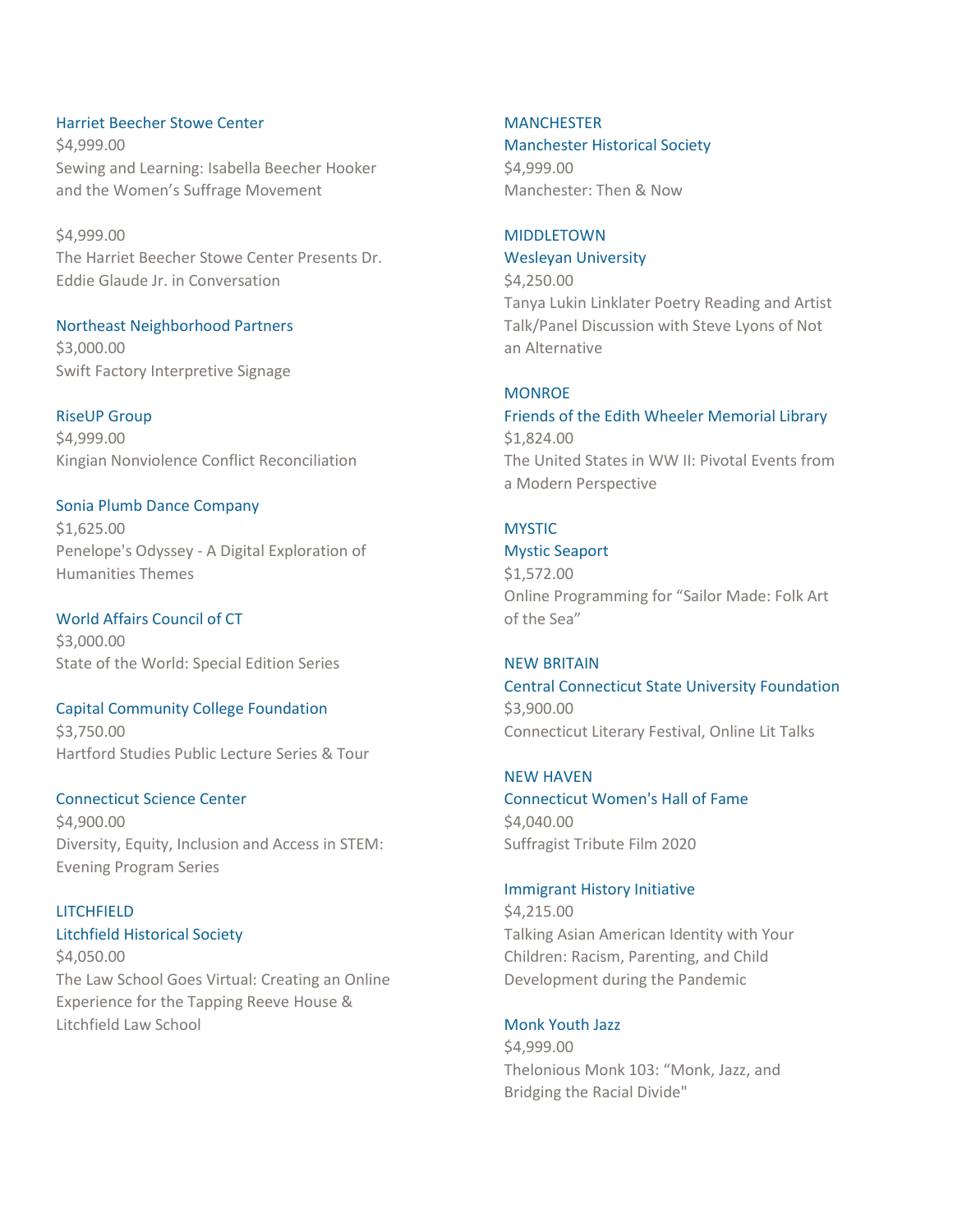New Haven Pride Center \$2,000.00 LGBTQ+ Arts, Culture, & Humanities Programming

Site Projects \$4,450.00 William Lanson Educational Outreach Program

NEW LONDON Connecticut College \$4,999.00 One Book One Region 2021

Connecticut Storytelling Center \$3,600.00 Stories Build Bridges

Connecticut Storytelling Center \$2,000.00 40th Annual Connecticut Storytelling Festival & Conference

New London Landmarks \$3,320.00 New London Speaks: Voices from a Pandemic

New London Maritime Society \$2,690.00 Post-COVID-19: Re-Tooling the Visitor Experience at the Custom House

NORTH GROSVENORDALE Town of Thompson, CT \$4,885.00 Thompson CT - More Than Just a Train Wreck!

**NORWICH** Norwich Community Development Corporation/ Global City Norwich \$4,750.00 Bank Street Blues Bilingual, July 24

Norwich Historical Society \$2,450.00 Norwich Freedom Trail Distance Learning **Materials** 

Society of the Founders of Norwich \$3,975.00 Upgrades to the Joseph Carpenter Silversmith Shop Museum

OLD SAYBROOK Katharine Hepburn Cultural Arts Center \$3,200.00 Katharine Hepburn: Unintentional Trailblazer

POMFRET CENTER Pomfret Historical Society \$4,890.00 Waking the Dead – archaeology, genealogical and archival research about enslaved Africans in Windham County

RIDGEFIELD Aldrich Contemporary Art Museum \$4,999.00 Hindsight is

Keeler Tavern Museum \$4,950.00 Videographer - Digital Platform during COVID

Ridgefield Historical Society \$4,320.00 Responding to COVID-19 with Virtual Programming

SOUTH WINDSOR Friends of Wood Memorial Library \$3,500.00 Multimedia Online Exhibit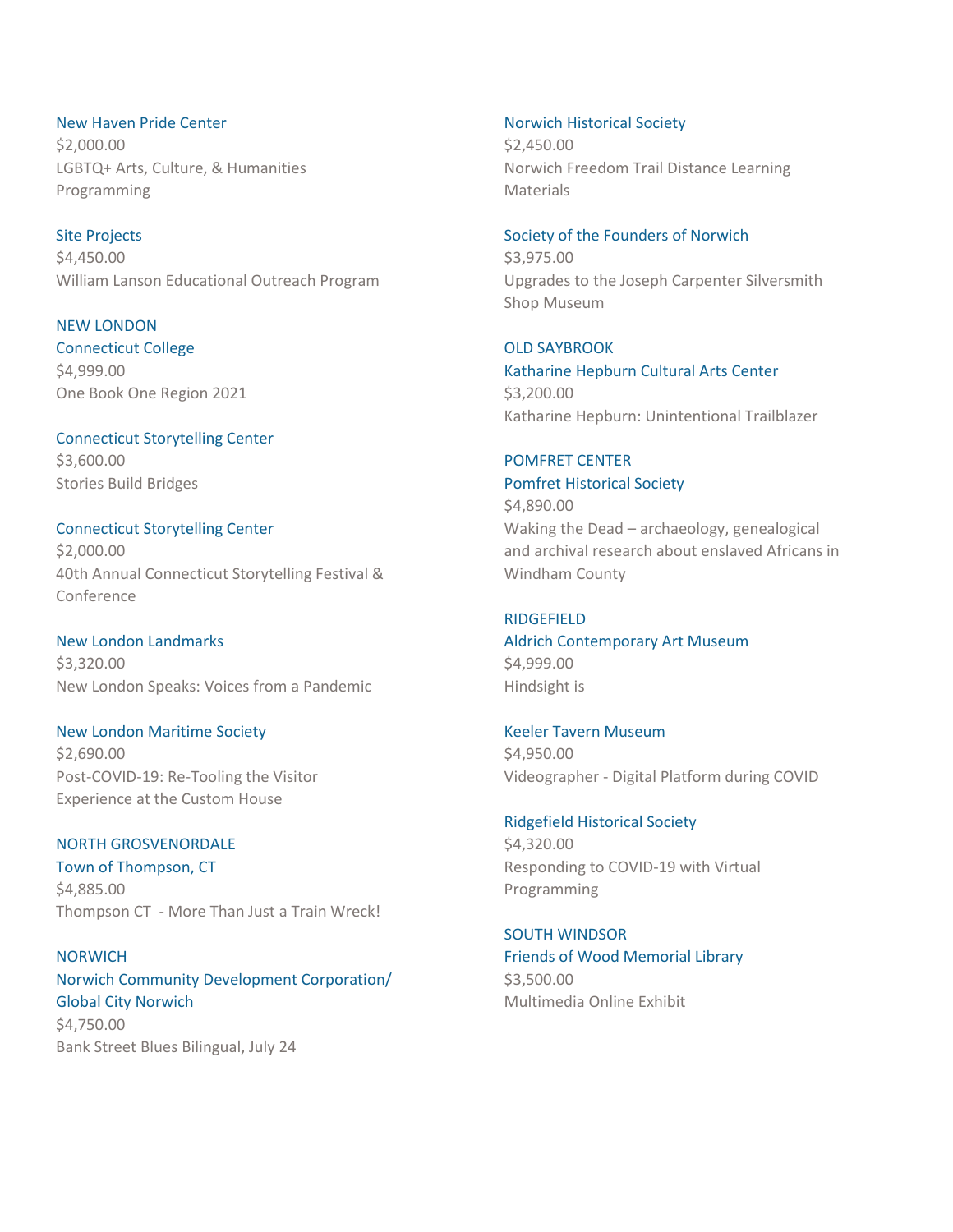# SOUTHPORT

Pequot Library

\$4,992.00 Magic, Mayhem, and Maturity: The Growth of Youth Fantasy Literature

# STAMFORD

Intempo \$4,999.00 Andean and Afro-Latinx cultures in the Connecticut diaspora

\$4,999.00 Voices and Actions: A Convening on DEI Centering BIPOC Leaders, Cultural Practitioners, and Communities

# **STONINGTON**

Yellow Farmhouse Education Center \$750.00 "Gather" Screening & Community Conversation

**TORRINGTON** Torrington Historical Society \$4,642.00 Project to Expand Virtual and In-person Humanities Programming

# **WATERBURY**

Mattatuck Museum \$4,999.00 Virtual School Tours

\$4,999.00 Celebrating Hispanic Heritage Month @ The MATT

# WEST HARTFORD

# Connecticut Explored

\$2,025.00 Expand Digital Content in Support of Museums, Historical Societies, and Schools During COVID19

Elizabeth Park Conservancy

\$2,500.00 Introductory Welcome Video at Elizabeth Park's Garmany Visitor Center

**WETHERSFIELD** Town of Wethersfield, CT - Tourism Commission \$4,999.00 Wethersfield Heritage Walk Expansion

WILLIMANTIC Eastern Connecticut State University Foundation \$4,750.00 Keynote Presentation Luis Alberto Urrea - NEA Big Read

# **WINDSOR**

# Windsor Historical Society

\$4,999.00 The John Mason Statue Relocation and Reinterpretation Project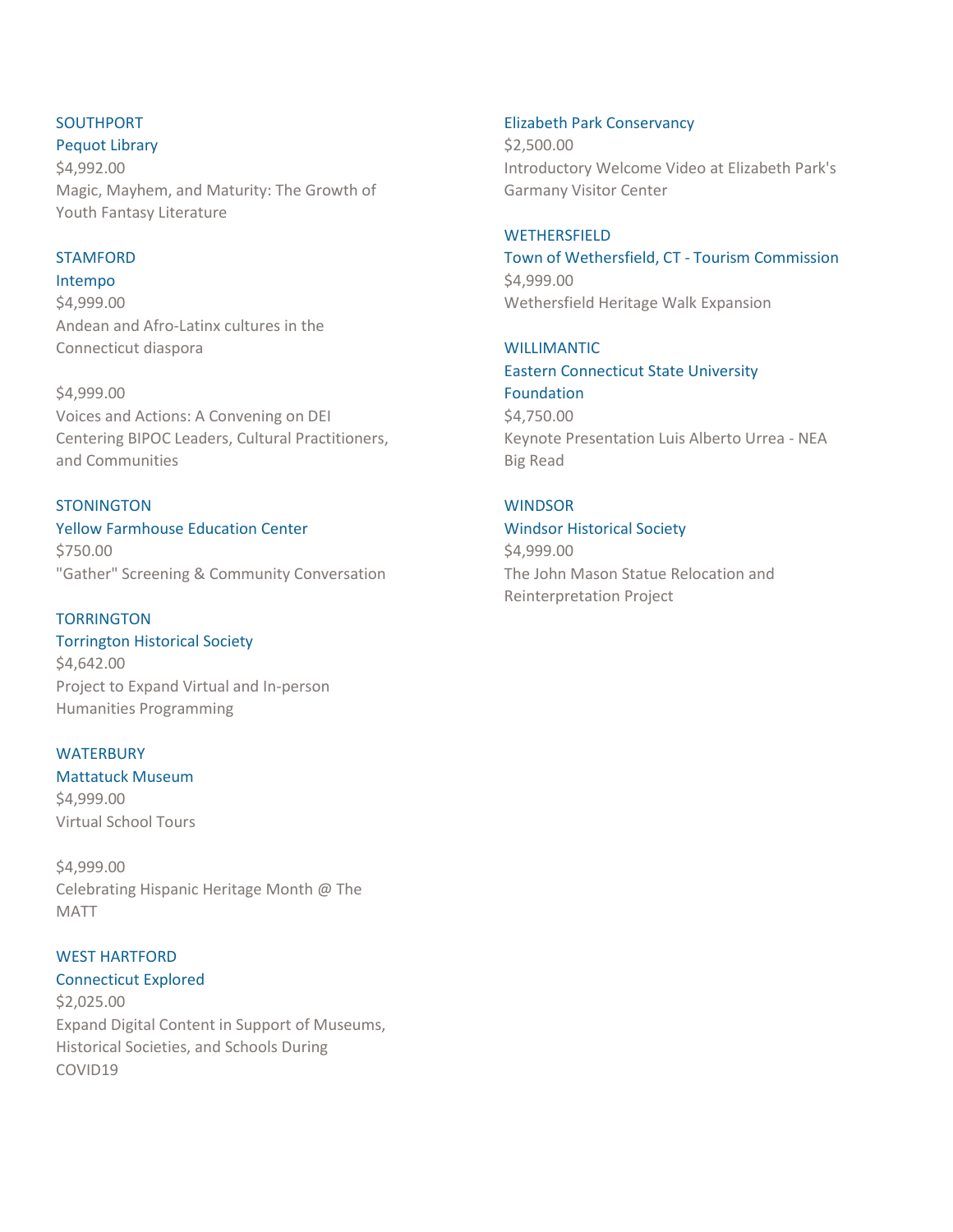#### **COVID RELIEF FUND FOR MUSEUMS GRANTS** 50 grants | \$1.5M

BRIDGEPORT Barnum Museum \$22,727.25

**BRISTOL** Imagine Nation, Museum Early Learning Center \$22,727.25

New England Carousel Museum \$22,727.25

COS COB Greenwich Historical Society \$22,727.25

EAST WINDSOR Connecticut Trolley Museum \$22,727.25

**ESSEX** Connecticut River Museum \$22,727.25

FAIRFIELD Fairfield Museum \$22,727.25

FARMINGTON Hill-Stead Museum \$22,727.25

**GREENWICH** Bruce Museum \$45,454.50

HARTFORD Amistad Center for Art & Culture \$22,727.25

Charter Oak Cultural Center \$22,727.25

Connecticut Forum \$22,727.25

Connecticut Historical Society \$45,454.50

Connecticut Landmarks \$22,727.25

CT Public Affairs Network/CT's Old State House \$45,454.50

Everyday Democracy \$45,454.50

Harriet Beecher Stowe Center \$22,727.25

Mark Twain House & Museum \$45,454.50

Wadsworth Atheneum Museum of Art \$45,454.50

Connecticut Science Center \$45,454.50

LITCHFIELD Litchfield Historical Society \$22,727.25

MASHANTUCKET Mashantucket Pequot Tribal Nation \$45,454.50

MIDDLETOWN Kidcity \$22,727.25

**MYSTIC** Denison Pequotsepos Nature Center \$22,727.25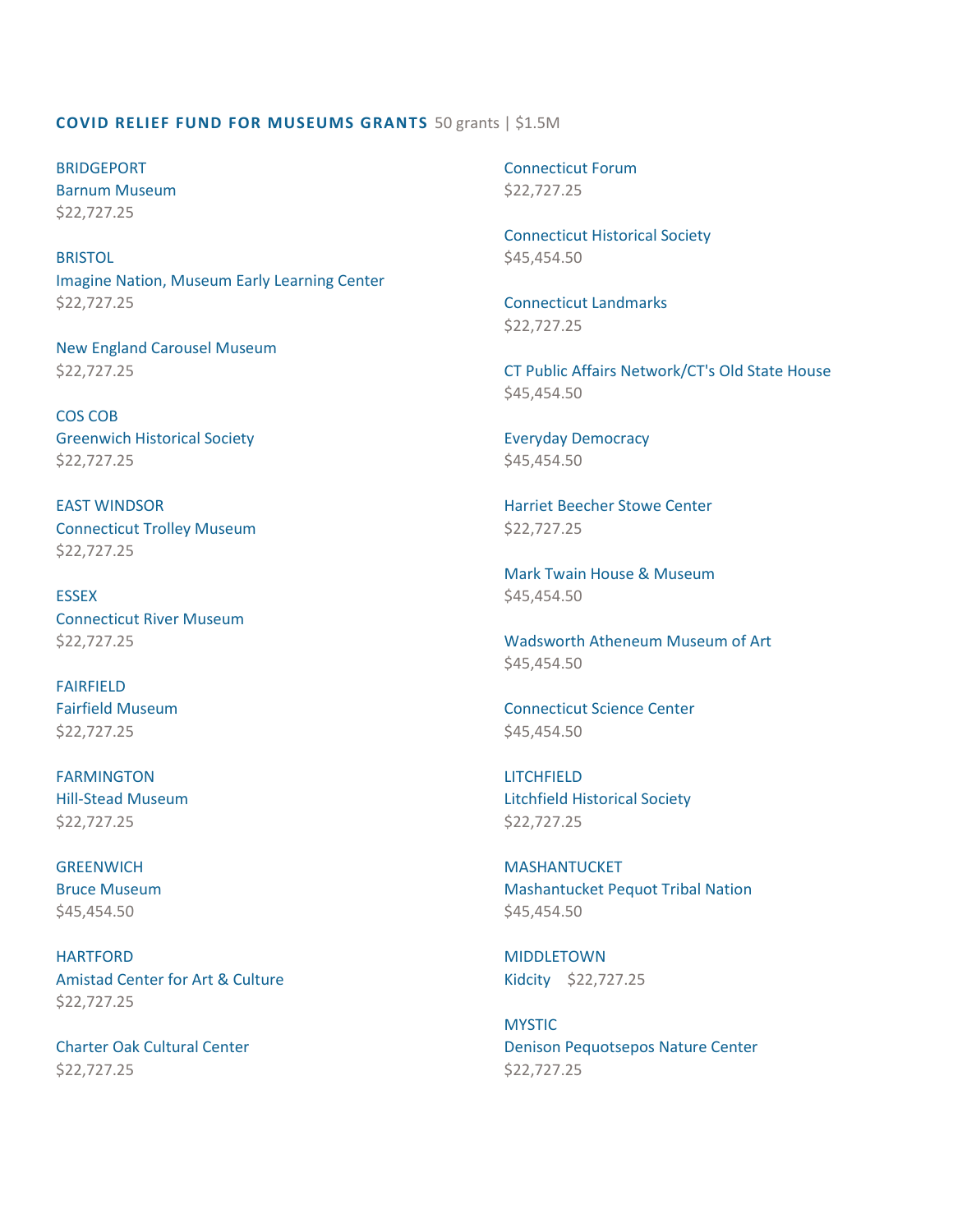Mystic Museum of Art \$22,727.25

Mystic Seaport Museum \$45,456.00

NEW BRITAIN New Britain Museum of American Art \$45,454.50

NEW CANAAN New Canaan Historical Society \$22,727.25

NEW HAVEN Artspace \$22,727.25

New Haven Int'l Festival of Arts & Ideas \$45,454.50

New Haven Museum \$22,727.25

NEW LONDON Lyman Allyn Art Museum \$22,727.25

NORWALK Lockwood-Mathews Mansion Museum \$22,727.25

Maritime Aquarium at Norwalk \$45,454.50

Stepping Stones Museum for Children \$45,454.50

OLD LYME Florence Griswold Museum \$45,454.50

RIDGEFIELD Aldrich Contemporary Art Museum \$45,454.50

Keeler Tavern Museum \$22,727.25

SOUTHPORT Pequot Library \$22,727.25

**STAMFORD** Avon Theatre Film Center \$22,727.25

Stamford Museum and Nature Center \$45,454.50

**TORRINGTON** Kidsplay Children's Museum \$22,727.25

**WASHINGTON** Gunn Memorial Library and Museum \$22,727.25

Institute for American Indian Studies \$22,727.25

**WATERBURY** Mattatuck Museum \$22,727.25

WEST HARTFORD The Children's Museum \$22,727.25

**WESTPORT** Westport Museum for History & Culture \$22,727.25

**WETHERSFIELD** Webb-Deane-Stevens Museum \$22,727.25

**WILTON** Wilton Historical Society \$22,727.25

WINDSOR LOCKS New England Air Museum \$22,727.25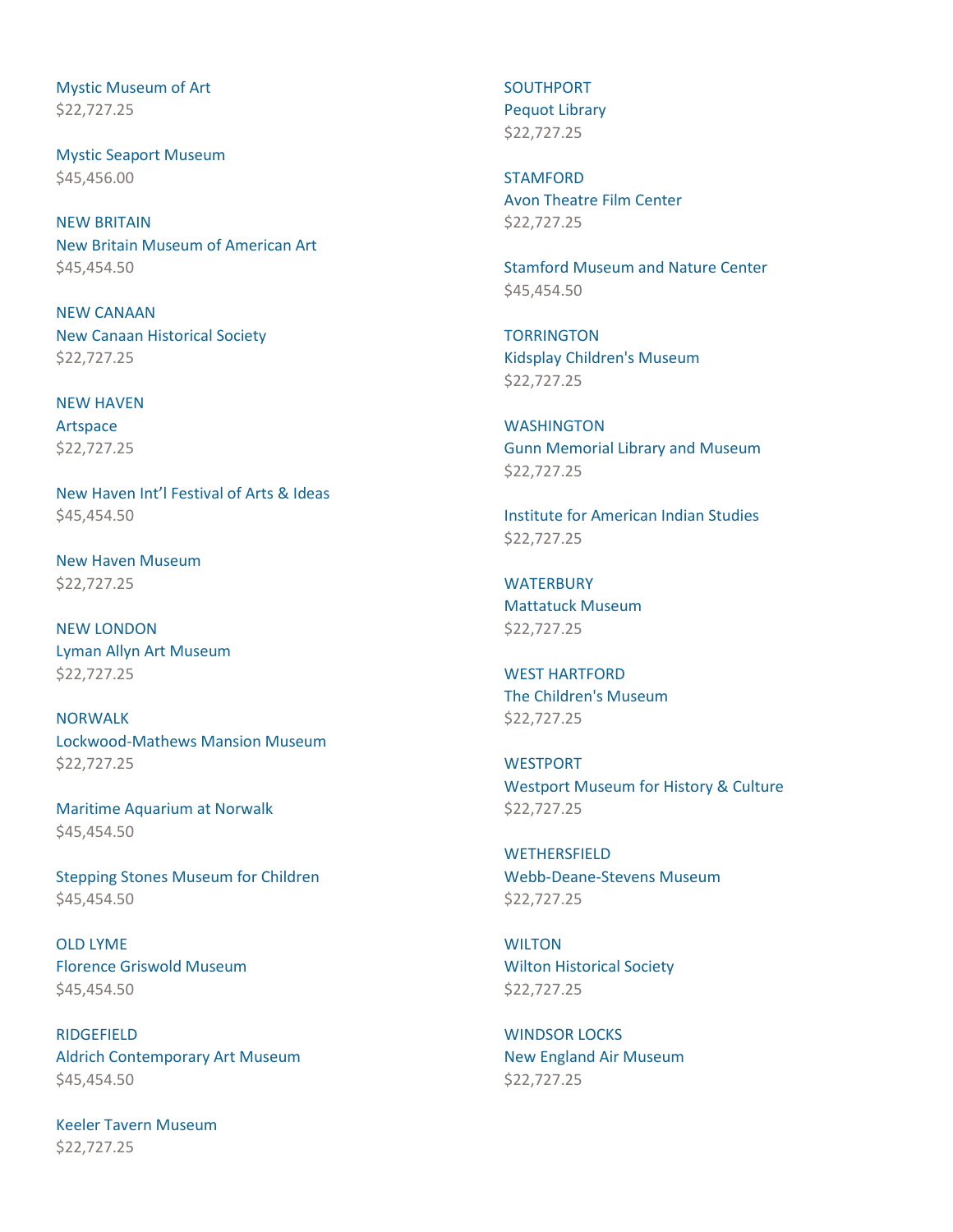# **CT HUMANITIES CULTURAL RELIEF GRANTS** 17 grants | \$85,000

**DANBURY** Cultural Alliance of Western Connecticut \$5,000.00 CTH Cultural Relief Grant

**HARTFORD** Amistad Center for Art & Culture \$5,000.00 CTH Cultural Relief Grant

Artists Collective \$5,000.00 CTH Cultural Relief Grant

Ebony Horsewomen \$5,000.00 Equine Assisted Growth and Learning

HartBeat Ensemble \$5,000.00 CTH Cultural Relief Grant

#### MIDDLETOWN

Artfarm \$5,000.00 CTH Cultural Relief Grant

Oddfellows Playhouse Youth Theater \$5,000.00 CTH Cultural Relief Grant

# NEW HAVEN

Artspace \$5,000.00 Artists and Data at Artspace

Immigrant History Initiative \$5,000.00 IHI COVID Lessons

Monk Youth Jazz \$5,000.00 Monk Youth Jazz and STEAM Collective, Inc.

Movimiento Cultural Afro-Continental, Inc. \$5,000.00 Bomba! Music of Resistance

New Haven Pride Center \$5,000.00 Queer Arts, Culture & Humanities Programming

# NEW LONDON

Expressiones Cultural Center \$5,000.00 ARTVenture programs

Writer's Block InK \$5,000.00 Academy for Arts & Social Change

#### PLAINVILLE

Queen Ann Nzinga Center \$5,000.00 CTH Cultural Relief Grant

# STAMFORD

Intempo \$5,000.00 CTH Cultural Relief Grant

WEST HARTFORD Noah Webster House & West Hartford Historical Society \$5,000.00 CTH Cultural Relief Grant